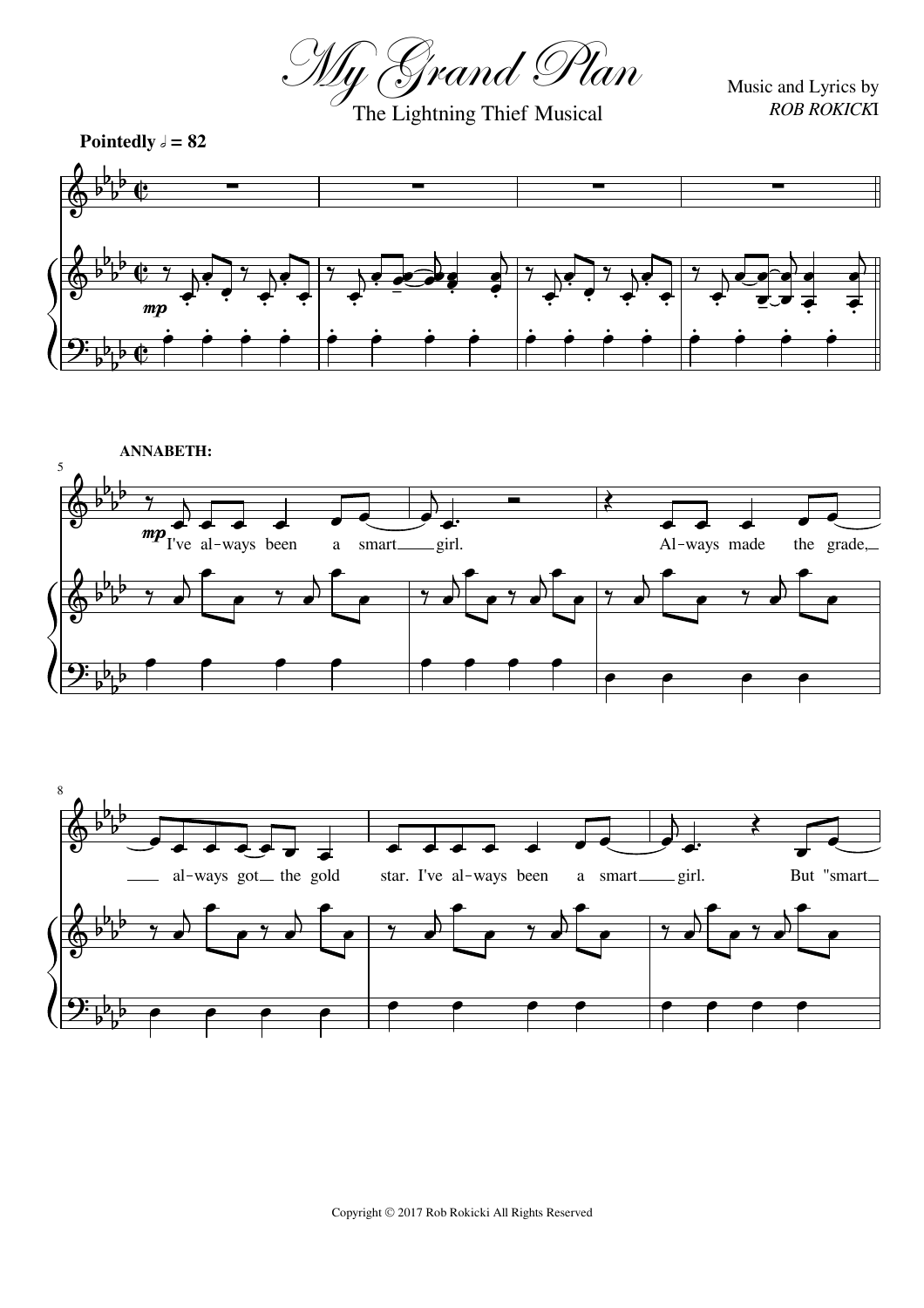





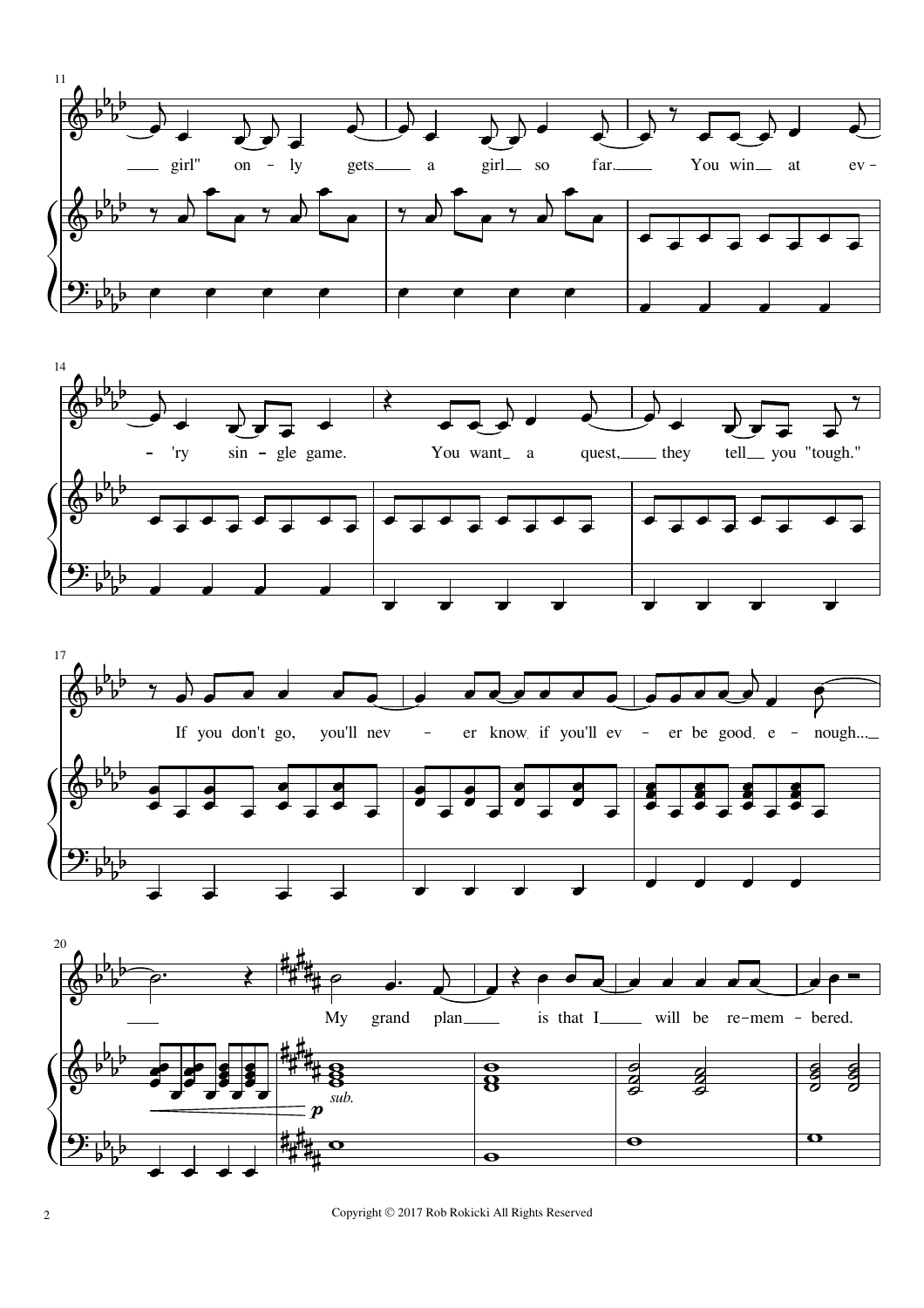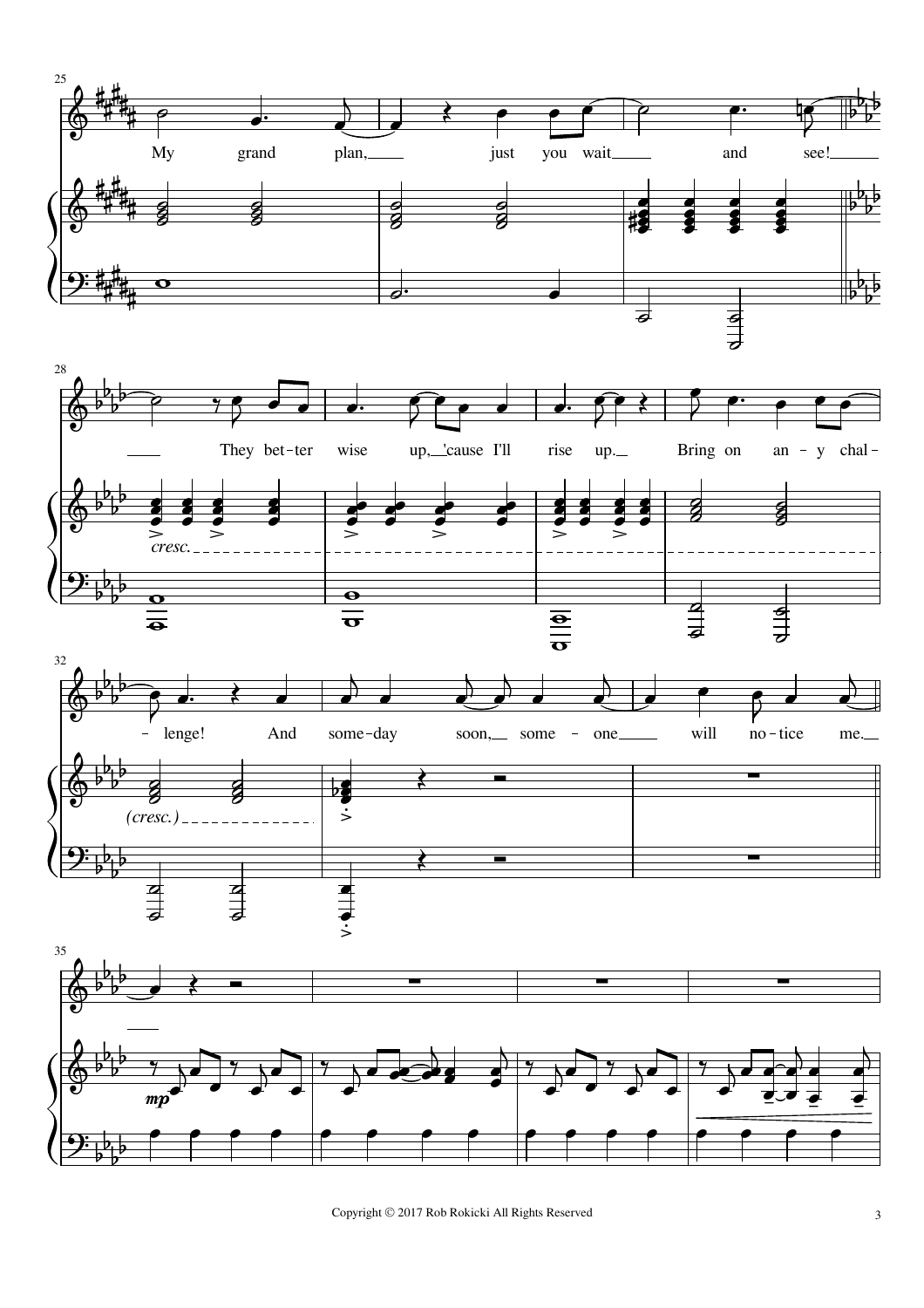





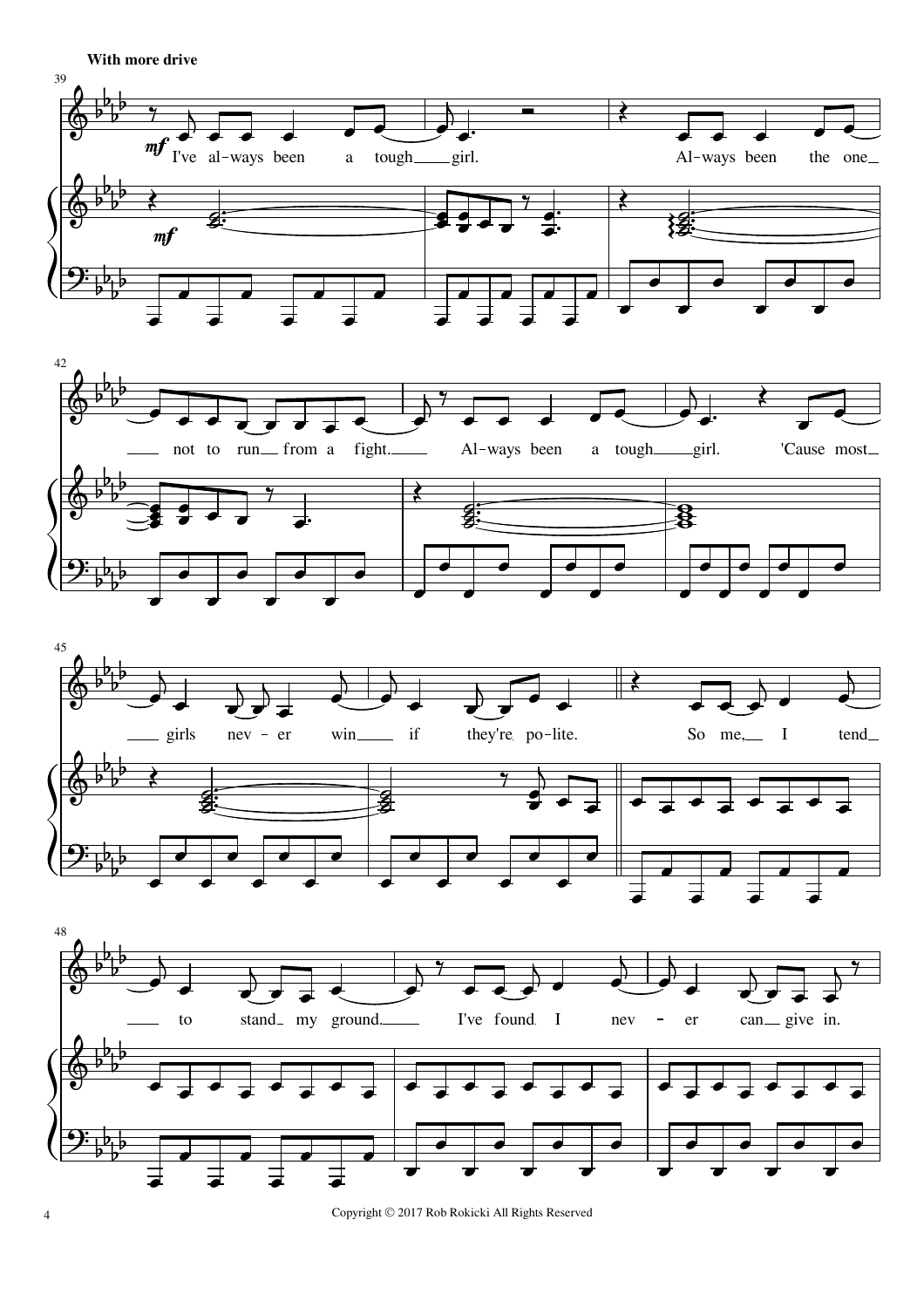







 $\,$  Copyright  $\odot$  2017 Rob Rokicki All Rights Reserved  $\,$  5  $\,$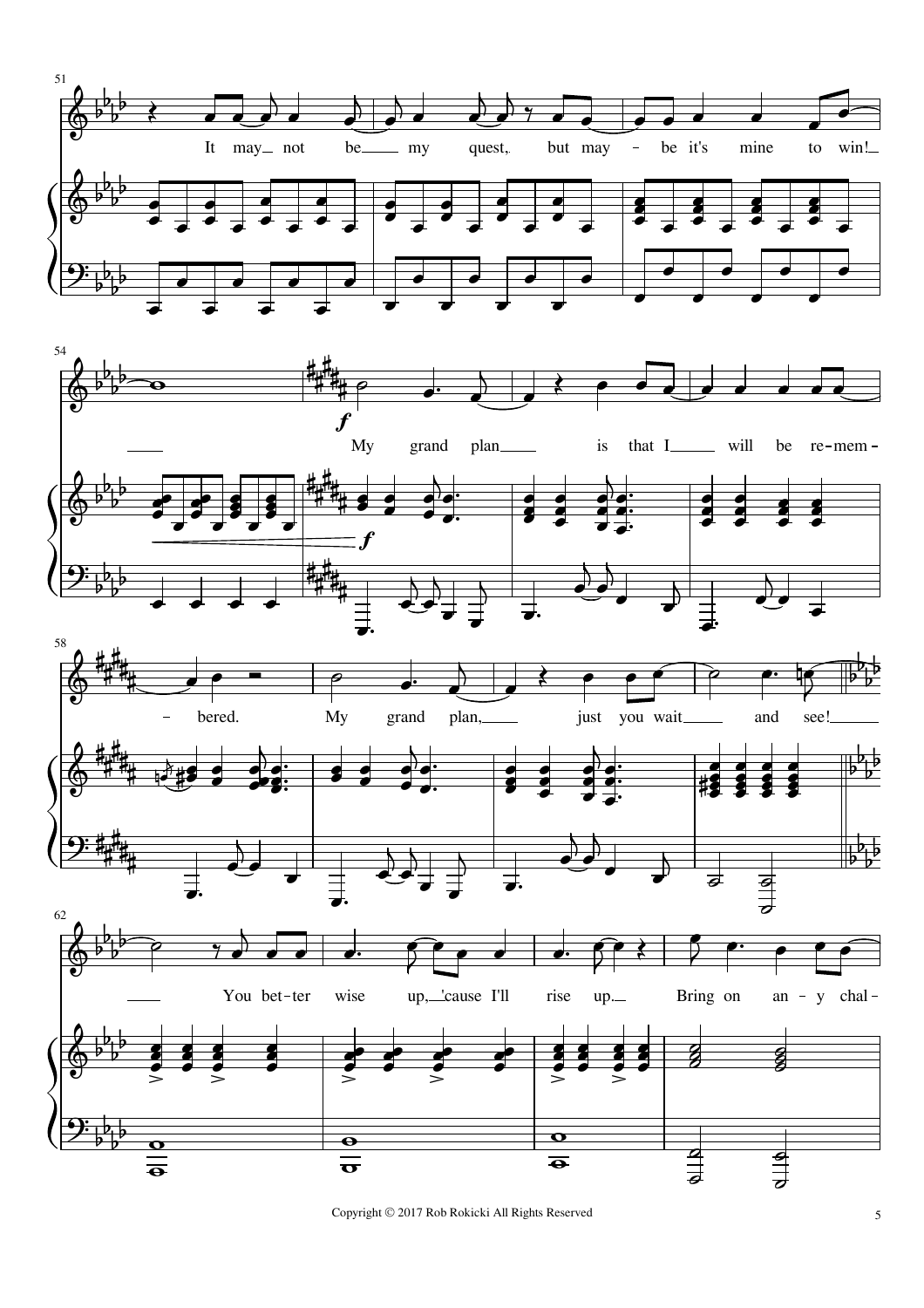

6 Copyright © 2017 Rob Rokicki All Rights Reserved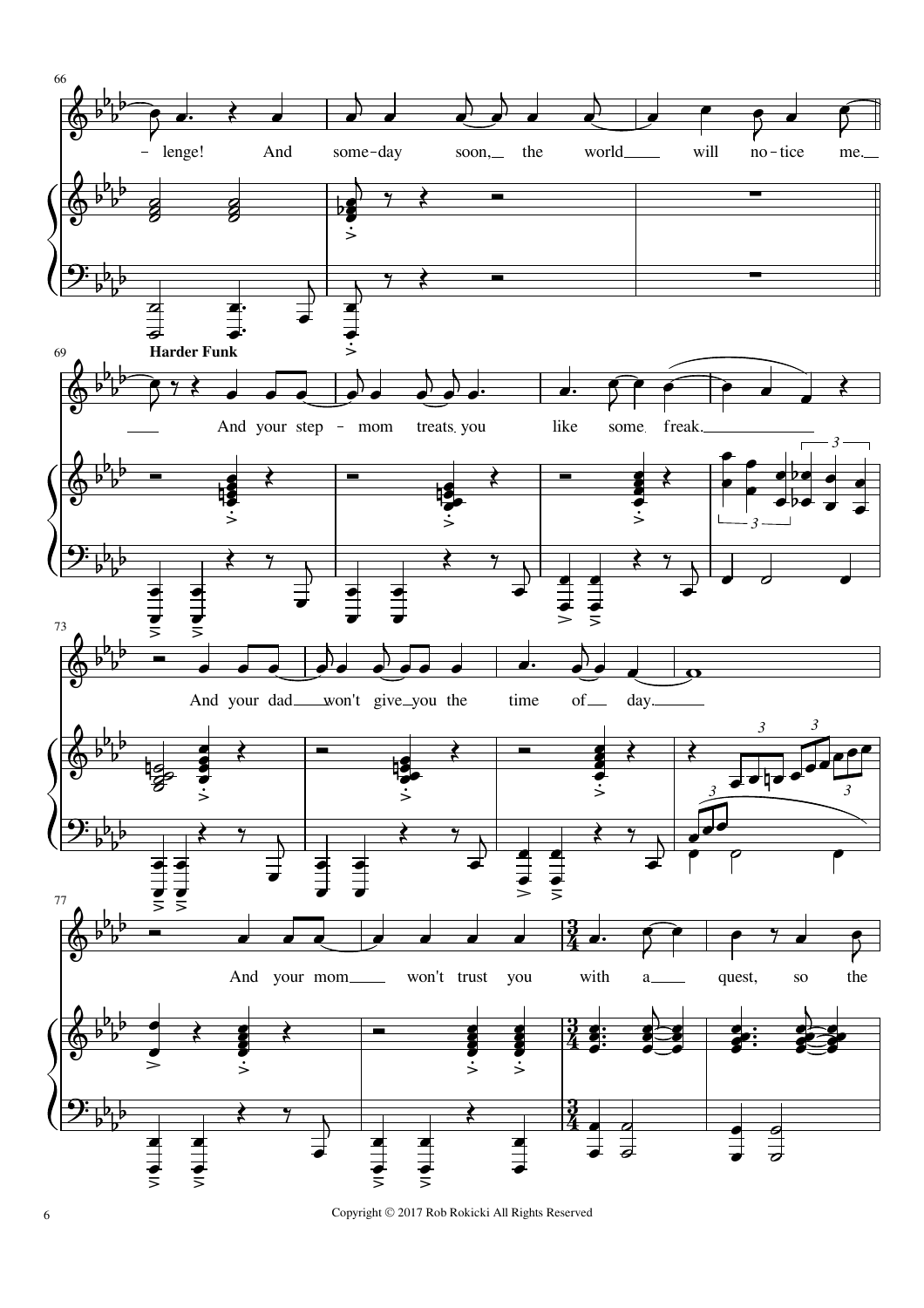



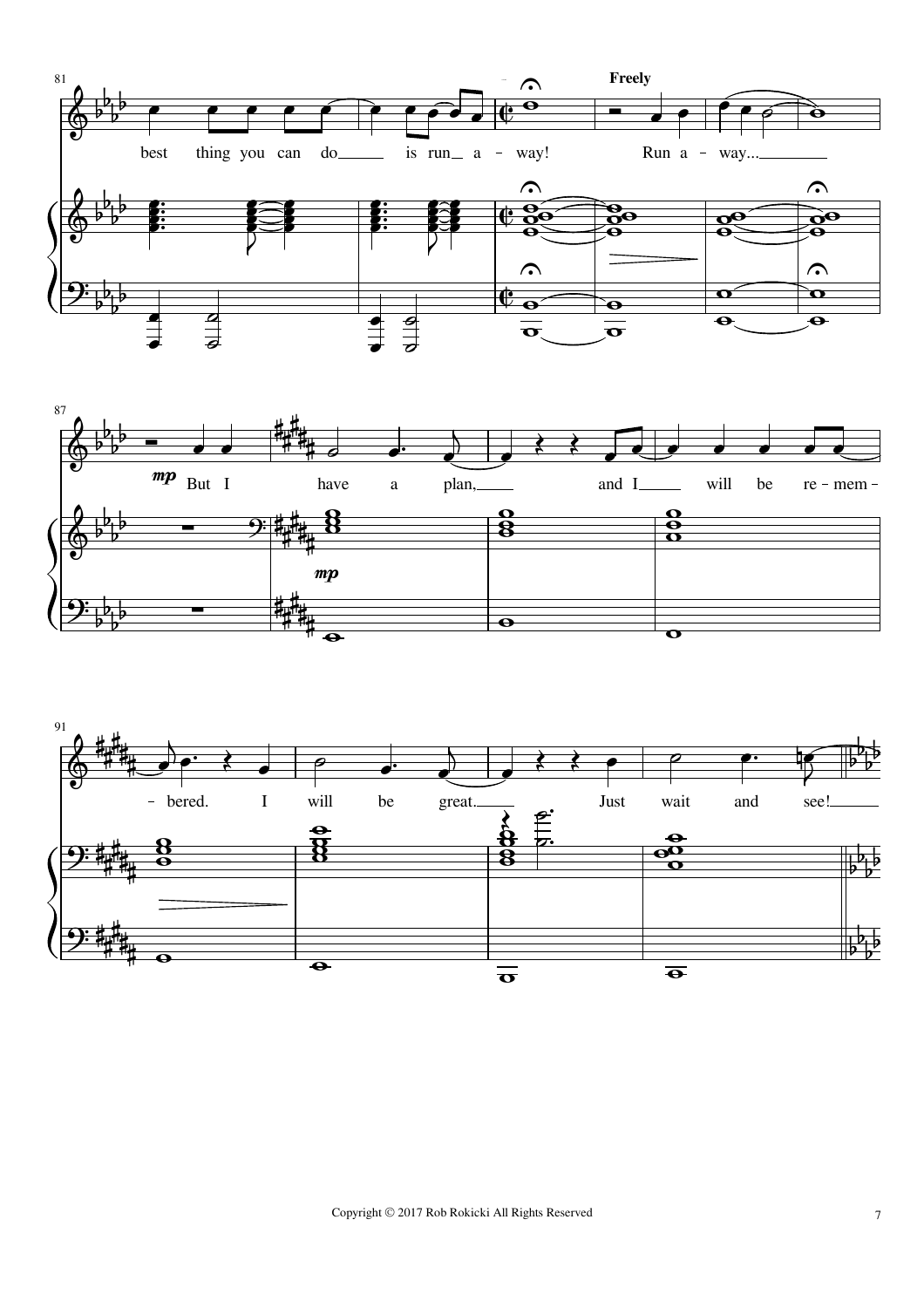